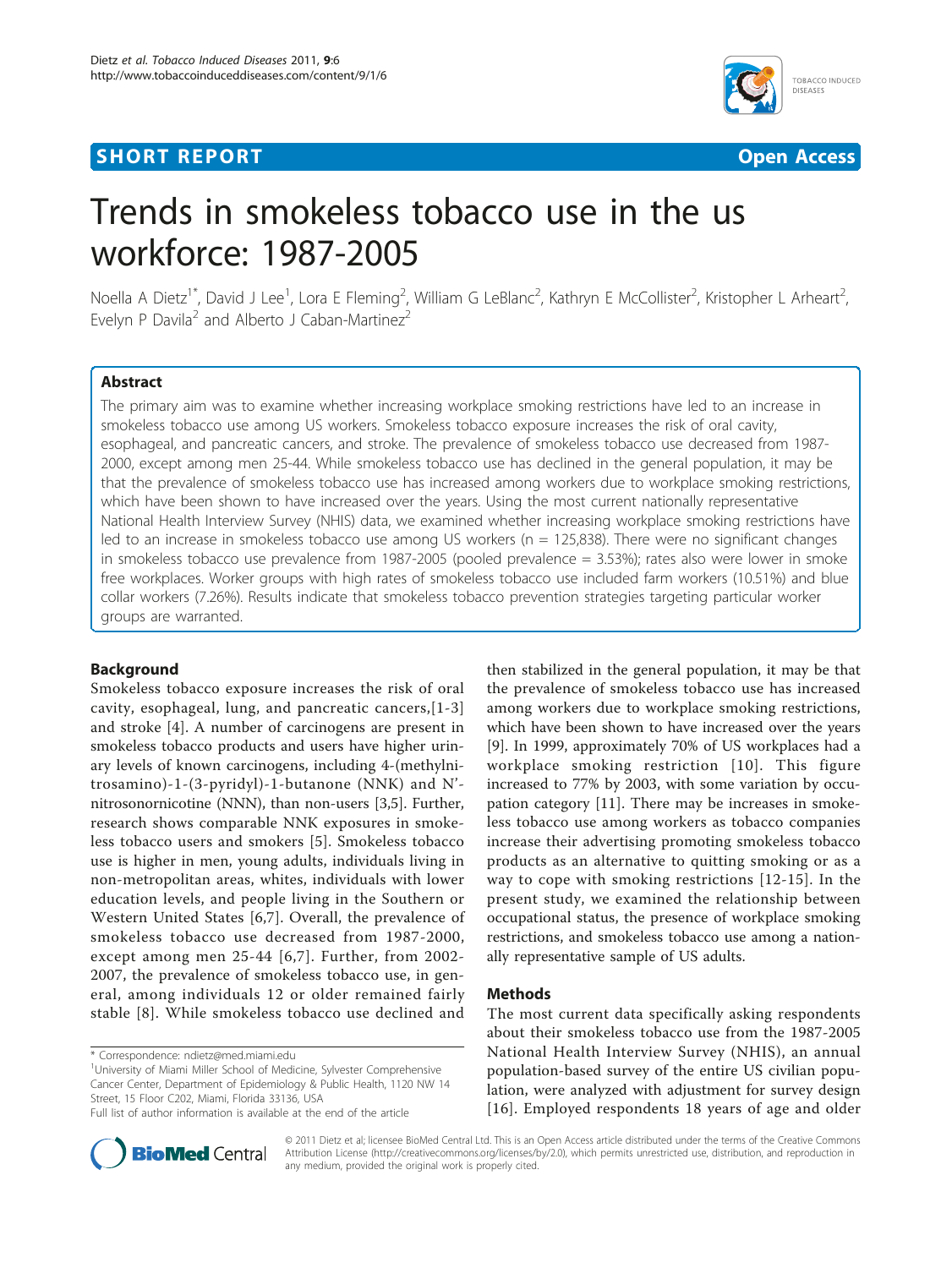reported their occupation for the one to two weeks prior to interview and were grouped into detailed occupational group classifications [[17\]](#page-4-0). Smokeless tobacco use was assessed in years 1987, 1991-1994, 1998, 2000, and 2005 (n = 125,838). The NHIS smokeless tobacco use questions varied slightly across these survey years. From 1987-1994, there were two questions on smokeless tobacco: "Do you use chewing tobacco now" and "Do you use snuff now," with responses categorically coded (yes to either question  $= 1$ ; no to both questions  $= 0$ ). From 1998 through 2005, the NHIS again asked respondents two questions on smokeless tobacco, "do you use snuff tobacco every day, some days, or not at all" as well as "do you use chewing tobacco every day, some days, or not at all." Responses were dummy coded  $(1 = \text{every})$ day or some days;  $0 = no$ ). Smokeless tobacco questions were not included in later survey questionnaires.

We created four occupational groups based on the 1980 US Census Codes, which are often used by the National Center for Health Statistics. Occupational categories included: White Collar (census code 003-389), Blue Collar (503-889), Service Work (403-469), and Farm Work (473-499) [[18\]](#page-4-0). Workers also were asked if there were any smoking restrictions at their workplace. A weighted linear regression model was fitted to the annual design-adjusted rates within occupational groups to assess smokeless tobacco use trends. Smokeless tobacco prevalence rates pooled across survey years for all workers were estimated, with appropriate adjustment for sampling weights [\[19\]](#page-4-0) as well as for workers covered and not covered by workplace smoking restrictions.

Analyses were completed using SUDAAN software, with adjustments for design [\[19\]](#page-4-0).

## Results

There were 125,838 survey participants representing an estimated annually employed 103 million US workers 18 years of age and older from 1987-2005 (Table 1). During the study period, there were an estimated 3.6 million workers or 3.53% of all US workers who reported smokeless tobacco use. Overall, there were no statistically significant upward or downward trends in smokeless tobacco rates among all US workers (see Figure [1\)](#page-2-0). However, when we examined the prevalence rates of smokeless tobacco use between worker categories, we found significant differences with higher pooled rates for farm workers (10.51%) and blue collar workers (7.26%) relative to service (2.37%) and white collar (1.96%) workers.

When we examined smoking restrictions at the workplace, overall we found that workers who were employed in occupations where smoking was restricted had lower rates of smokeless tobacco use compared to workers who could smoke at work. Farm workers without smoking restrictions at work were more likely to use smokeless tobacco (9.36%) than farm workers with smoking restrictions (6.54%). The worker group least likely to use smokeless tobacco products was white collar workers with and without smoking restrictions (1.16% and 1.23%, respectively).

The prevalence of smokeless tobacco use by occupation also was evaluated by gender and ethnicity/race,

|                     |                                                |                                        |                                                                                                      |                                                                                         | <b>Workplace Smoking</b><br><b>Restrictions Present‡</b>                                |                                                                                      |
|---------------------|------------------------------------------------|----------------------------------------|------------------------------------------------------------------------------------------------------|-----------------------------------------------------------------------------------------|-----------------------------------------------------------------------------------------|--------------------------------------------------------------------------------------|
|                     |                                                |                                        |                                                                                                      |                                                                                         | Yes                                                                                     | No                                                                                   |
| Occupation          | <b>NHIS</b><br>Pooled<br>Sample<br><b>Size</b> | US<br>Worker<br>Population<br>Estimate | US<br>Worker<br>Population<br><b>Estimate of</b><br><b>Smokeless</b><br><b>Tobacco</b><br><b>Use</b> | Percent and<br>$195\%$ CI <sup>+</sup> 1<br>Using<br><b>Smokeless</b><br><b>Tobacco</b> | Percent and<br>$195\%$ CI <sup>†</sup> 1<br>Using<br><b>Smokeless</b><br><b>Tobacco</b> | Percent and<br>[95% CI <sup>†</sup> ]<br>Using<br><b>Smokeless</b><br><b>Tobacco</b> |
| <b>All Workers</b>  | 125,838                                        | 103,073,889                            | 3,635,403                                                                                            | 3.53<br>$[3.34 - 3.72]$                                                                 | 1.89<br>$[1.70 - 2.11]$                                                                 | 3.27<br>$[2.78 - 3.85]$                                                              |
| <b>White Collar</b> | 75,392                                         | 61,229,033                             | 1,198,169                                                                                            | 1.96<br>$[1.82 - 2.11]$                                                                 | 1.16<br>$[0.99 - 1.36]$                                                                 | 1.23<br>$[0.84 - 1.81]$                                                              |
| <b>Service</b>      | 18,062                                         | 13,893,418                             | 328,908                                                                                              | 2.37<br>$[2.07 - 2.70]$                                                                 | 1.73<br>$[1.22 - 2.46]$                                                                 | 1.72<br>$[1.05 - 2.81]$                                                              |
| Farm                | 3,002                                          | 2,462,646                              | 258,945                                                                                              | 10.51<br>$[9.19 - 12.00]$                                                               | 6.54<br>$[3.05 - 13.46]$                                                                | 9.36<br>$[5.29 - 16.03]$                                                             |
| <b>Blue Collar</b>  | 29,382                                         | 25,488,793                             | 1,849,381                                                                                            | 7.26<br>$[6.79 - 7.75]$                                                                 | 4.87<br>$[4.17 - 5.68]$                                                                 | 6.93<br>$[5.75 - 8.34]$                                                              |

Table 1 Average Annual Pooled Prevalence of Smokeless Tobacco Use in the United States by Occupation: The 1987, 1991-1994, 1998, 2000, and 2005 National Health Interview Surveys

† 95% Confidence Interval

 $\frac{1}{2}$ Respondents were asked this only in years 1991, 1994, and 2000 (n = 37,546)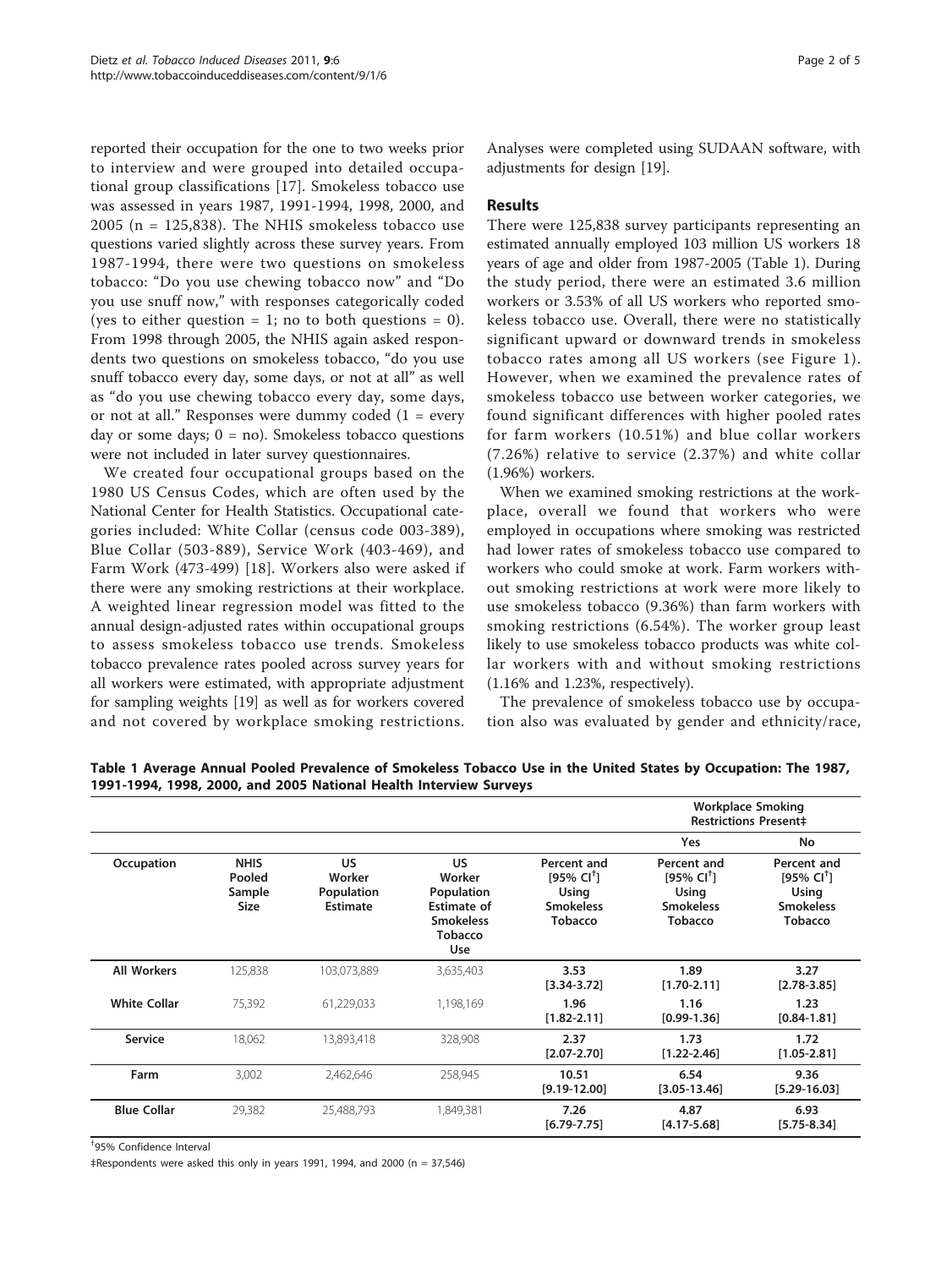<span id="page-2-0"></span>

with men reporting higher smokeless tobacco use than women, particularly men in farming occupations or white men in blue collar occupations (Table 2). In general, women reported the least amount of smokeless tobacco use, especially women in white collar occupations.

### **Discussion**

Smokeless tobacco products contain over 30 carcinogens and smokeless tobacco users have similar exposures to the tobacco specific carcinogens NNK and NNN as smokers [[3,5\]](#page-3-0). Animal models testing the carcinogenic effects of smokeless tobacco show NNK to be the leading carcinogen in creating tumors in the lung, pancreas, nasal mucosa, and liver of rats [\[5](#page-3-0)]. Individuals exposed to smokeless tobacco have an increased risk of oral cavity, esophageal, lung, and pancreatic cancers [[1-3\]](#page-3-0), as well as stroke [[4\]](#page-3-0). In this study, we examined the prevalence of smokeless tobacco use among US workers and determined if the presence of workplace smoking restrictions was associated with higher smokeless tobacco use. We found that most US workers did not use smokeless tobacco and that prevalence of smokeless tobacco rates was relatively stable throughout the study period. However, there were large differences in the use of smokeless tobacco across worker groups, with notably high rates of use in black and white male farm workers, white male blue collar workers, and white male service workers.

We did not find any evidence that workers exposed to workplace smoking restrictions were more likely to use smokeless tobacco products, despite industry efforts to promote smokeless tobacco as a harm reduction product or replacement product for cigarettes [\[12](#page-4-0)-[15](#page-4-0),[20](#page-4-0)]. In fact, smokeless tobacco use was lower in workplaces with smoking restrictions, raising the possibility that the

Table 2 Average Annual Pooled Prevalence of Smokeless Tobacco Use in the United States by Occupation and by Gender and Ethnicity/Race: The 1987, 1991-1994, 1998, 2000, and 2005 National Health Interview Surveys

| Occupation<br>by Gender and Ethnicity/<br>Race | <b>NHIS</b><br>Pooled<br>Sample<br>Size | US<br>Worker<br>Population<br><b>Estimate</b><br>of<br><b>Smokeless</b><br><b>Tobacco</b><br>Use | Percent and<br>[95% $Cl+$ ]<br>Using<br><b>Smokeless</b><br>Tobacco |
|------------------------------------------------|-----------------------------------------|--------------------------------------------------------------------------------------------------|---------------------------------------------------------------------|
| <b>White Collar</b>                            |                                         |                                                                                                  |                                                                     |
| <b>White Men</b>                               | 26,563                                  | 1,124,494                                                                                        | 4.68 [4.35- 5.04]                                                   |
| <b>Black Men</b>                               | 2,309                                   | 22,078                                                                                           | 1.12 [0.59-2.12]                                                    |
| <b>Other Men</b>                               | 1,499                                   | 20,729                                                                                           | 1.47 [0.90-2.39]                                                    |
| <b>White Women</b>                             | 37,546                                  | 27,496                                                                                           | $0.09$ $[0.06 - 0.14]$                                              |
| <b>Black Women</b>                             | 5,679                                   | 2,228                                                                                            | $0.06$ $[0.02 - 0.18]$                                              |
| <b>Other Women</b>                             | 1,796                                   | 1,144                                                                                            | $0.08$ $[0.02 - 0.40]$                                              |
| <b>Service</b>                                 |                                         |                                                                                                  |                                                                     |
| <b>White Men</b>                               | 4,760                                   | 259,559                                                                                          | 6.07 [5.21 - 7.05]                                                  |
| <b>Black Men</b>                               | 1,188                                   | 22,689                                                                                           | 2.28 [1.28-4.02]                                                    |
| <b>Other Men</b>                               | 376                                     | 8,463                                                                                            | 2.45 [1.26-4.62]                                                    |
| <b>White Women</b>                             | 8,446                                   | 13,026                                                                                           | $0.21$ $[0.12 - 0.36]$                                              |
| <b>Black Women</b>                             | 2,721                                   | 22,882                                                                                           | 1.52 [0.96-2.39]                                                    |
| <b>Other Women</b>                             | 569                                     | 2,289                                                                                            | $0.54$ $[0.12 - 2.36]$                                              |
| Farm                                           |                                         |                                                                                                  |                                                                     |
| <b>White Men</b>                               | 2,169                                   | 236,256                                                                                          | 12.70 [11.01-<br>14.61]                                             |
| <b>Black Men</b>                               | 149                                     | 14,655                                                                                           | 14.65 [8.55-<br>23.971                                              |
| <b>Other Men</b>                               | 109                                     | 4,503                                                                                            | 5.66 [2.10- 14.37]                                                  |
| <b>White Women</b>                             | 534                                     | 2,339                                                                                            | $0.59$ $[0.12 - 2.75]$                                              |
| <b>Black Women</b>                             | 23                                      | 1,192                                                                                            | 9.01 [1.28-43.08]                                                   |
| <b>Other Women</b>                             | 18                                      | 0                                                                                                | $0.00$ $[0.03 - 1.52]$                                              |
| <b>Blue Collar</b>                             |                                         |                                                                                                  |                                                                     |
| <b>White Men</b>                               | 19,385                                  | 1,716,170                                                                                        | 9.59 [8.95-10.26]                                                   |
| <b>Black Men</b>                               | 2,761                                   | 67,867                                                                                           | 2.97 [2.20-4.01]                                                    |
| <b>Other Men</b>                               | 990                                     | 31,144                                                                                           | 3.50 [2.18-5.56]                                                    |
| <b>White Women</b>                             | 4,668                                   | 12,241                                                                                           | $0.35$ $[0.23 - 0.54]$                                              |
| <b>Black Women</b>                             | 1,233                                   | 21,394                                                                                           | 3.07 [1.81 - 5.17]                                                  |
| <b>Other Women</b>                             | 345                                     | 566                                                                                              | 0.21 [1.03-1.52]                                                    |

† 95% Confidence Interval

continued aggressive pursuit of the passage of clean indoor air legislation also will serve to lower, not increase, smokeless tobacco use. Past research has shown that smoke free workplace policies have been associated with decreases in tobacco consumption as well as a decrease in overall prevalence [[21\]](#page-4-0). Moreover, population-based evidence has shown that smokers who have household smoking bans are more likely to have a successful quit attempt than smokers who do not [[22-24\]](#page-4-0). Thus, as well as reducing the exposure of others to secondhand smoke, restrictions on places where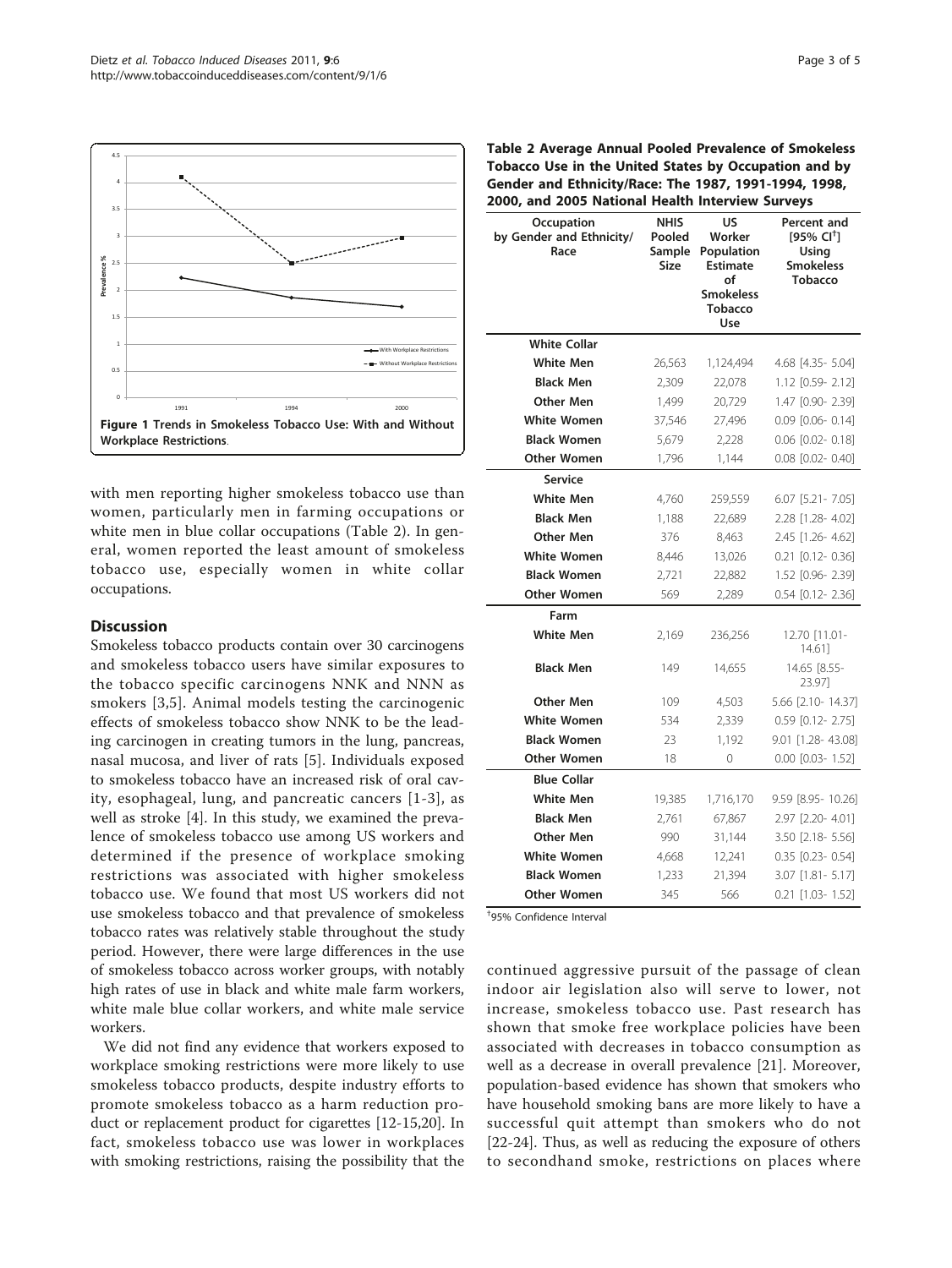<span id="page-3-0"></span>smoking is allowed appears to increase the likelihood and success of a smoker making a quit attempt.

While the causal mechanisms enabling such a reduction are not known at the present time, it is possible that the process of the "denormalization" of smoking behavior via clean indoor air restrictions might also extend to smokeless forms of tobacco use [[25\]](#page-4-0). Simply put, if individuals in their daily lives do not engage nor see others engaging in tobacco use, they are less likely to deviate from the normative environment surrounding them and use tobacco products.

Two limitations of the study should be addressed. First, it is a cross-sectional design using self-reported smokeless tobacco data; individual changes in tobacco behavior cannot be determined with this design. However, repeated cross-sectional surveys can track prevalence and estimates of use. Secondly, the smokeless tobacco use behavior questions were not asked for each survey year; rather, they were only asked for certain survey years and the last round of smokeless tobacco questions were asked in 2005. A more appropriate survey design would have been to ask the questions in each survey year through to the present, as smokeless tobacco products are still available for sale. While there were a couple of study limitations, the NHIS is a populationbased survey of the entire US civilian population, a major strength of this study. In sum, smokeless tobacco prevention strategies specifically targeting farm workers and blue collar groups are warranted, particularly in light of their relatively high rates of use in the US workforce.

## What this paper adds

Previous work on smokeless tobacco use shows a decline in the general population, but it is unknown what the prevalence of smokeless tobacco use is in worker groups where there are workplace smoking restrictions. This research brief examined the relationship between occupational status, the presence of workplace smoking restrictions, and smokeless tobacco use among a nationally representative sample of US adults. We found most US workers did not use smokeless tobacco and that prevalence of smokeless tobacco rates was relatively stable throughout the study period. There were large differences in the use of smokeless tobacco across worker groups. Workers employed in occupations where smoking was restricted had lower rates of smokeless tobacco use compared to workers who could smoke at work, with farm and blue collar workers having the highest prevalence. Findings from the present analysis provide strong support the passage of clean indoor air legislation to decrease, not increase, smokeless tobacco use.

#### Human Participant Protection

The protocol was approved by the institutional review board of the University of Miami, Miller School of Medicine.

#### Acknowledgements

This study was supported in part by the Flight Attendant Medical Research Institute and the National Institute for Occupational Safety and Health (NIOSH) (R01 OH03915).

#### Author details

<sup>1</sup>University of Miami Miller School of Medicine, Sylvester Comprehensive Cancer Center, Department of Epidemiology & Public Health, 1120 NW 14 Street, 15 Floor C202, Miami, Florida 33136, USA. <sup>2</sup>University of Miami Miller School of Medicine, Sylvester Comprehensive Cancer Center, Department of Epidemiology & Public Health, 1120 NW 14 Street, 10 Floor, Miami, Florida 33136, USA.

#### Authors' contributions

NAD, DJL, and LEF are responsible for the integrity of the data and the accuracy of the data; WGLB and KLA were responsible for the data analysis; and KEM, EPD, and AJCM worked to conceptualize ideas, interpret findings, and review drafts of the manuscript. All authors have read and approved the final manuscript.

#### Competing interests

The authors declare that they have no competing interests.

Received: 22 January 2011 Accepted: 1 June 2011 Published: 1 June 2011

#### References

- 1. Tomar, Scott L: "Epidemiological perspective for tobacco risk reduction". NIH-State-of-the-Science Conference, Tobacco Use Prevention Cessation Control. NIH: June 12-14, 2006
- 2. Lee, John H: "Smokeless tobacco and head and neck cancer: there is risk even without fire". South Dakota Medicine 2009, , Spec No: 38-39.
- 3. Boffetta , Paolo , Hecht Stephen, Gray Nigel, Gupta Prakash, Straif Kurt: "[Smokeless tobacco and cancer](http://www.ncbi.nlm.nih.gov/pubmed/18598931?dopt=Abstract)". The Lancet Oncology 2008, 9:667-675.
- 4. Hergens MP, Lambe M, Pershagen G, Terent A, Ye W: "[Smokeless tobacco](http://www.ncbi.nlm.nih.gov/pubmed/18854704?dopt=Abstract) [and the risk of stroke](http://www.ncbi.nlm.nih.gov/pubmed/18854704?dopt=Abstract)". Epidemiology 2008, 19(6):794-799.
- 5. Hecht , Stephen S, Steven GCarmella, Sharon EMurphy, William TRiley, Chap Le, Xianghua Luo, Marc Mooney, Dorothy KHatsukami: "Similar Exposure to a Tobacco Specific Carcinogen in Smokeless Tobacco Users and Cigarette Smokers". Cancer Epidemiology, Biomarkers, and Prevention 2007, 16(8):1567-1572.
- 6. Nelson , David E, Mowery Paul, Tomar Scott, Marcus Stephen, Giovino Gary, Zhao Luhua: "[Trends in smokeless tobacco use among adults and](http://www.ncbi.nlm.nih.gov/pubmed/16571699?dopt=Abstract) [adolescents in the United States](http://www.ncbi.nlm.nih.gov/pubmed/16571699?dopt=Abstract)". American Journal of Public Health 2006, 96(5):897-905.
- 7. Timberlake, David S, Huh Jimi: "[Demographic Profiles of Smokeless](http://www.ncbi.nlm.nih.gov/pubmed/19524142?dopt=Abstract) [Tobacco Users in the US](http://www.ncbi.nlm.nih.gov/pubmed/19524142?dopt=Abstract)". American Journal of Preventive Medicine 2009, 37(1):29-34.
- 8. Substance Abuse and Mental Health Services Administration, Office of Applied Studies. (February 19, 2009). The NSDUH Report: Smokeless Tobacco Use, Initiation, and Relationship to Cigarette Smoking: 2002 to 2007 Rockville, MD;, Accessed March 5, 2011.
- 9. US Department of Human Services: The Consequences of Involuntary Exposure to Tobacco Smoke: A Report of the Surgeon General Atlanta, GA: US Department of Health and Human Services, Centers for Disease Control and Prevention, Coordinating Center for Health Promotion, National Center for Chronic Disease Prevention and Health Promotion, Office on Smoking and Health; 2006.
- 10. Shopland DR, Gerlach KK, Burns DM, Hartman AM, Gibson JT: "[State-](http://www.ncbi.nlm.nih.gov/pubmed/11515250?dopt=Abstract)[Specific Trends in Smoke-Free Workplace Policy Coverage: The Current](http://www.ncbi.nlm.nih.gov/pubmed/11515250?dopt=Abstract) [Population Survey Tobacco Use Supplement, 1993 to 1999.](http://www.ncbi.nlm.nih.gov/pubmed/11515250?dopt=Abstract) Journal of Occupational and Environmental Medicine 2001, 43:680-686.